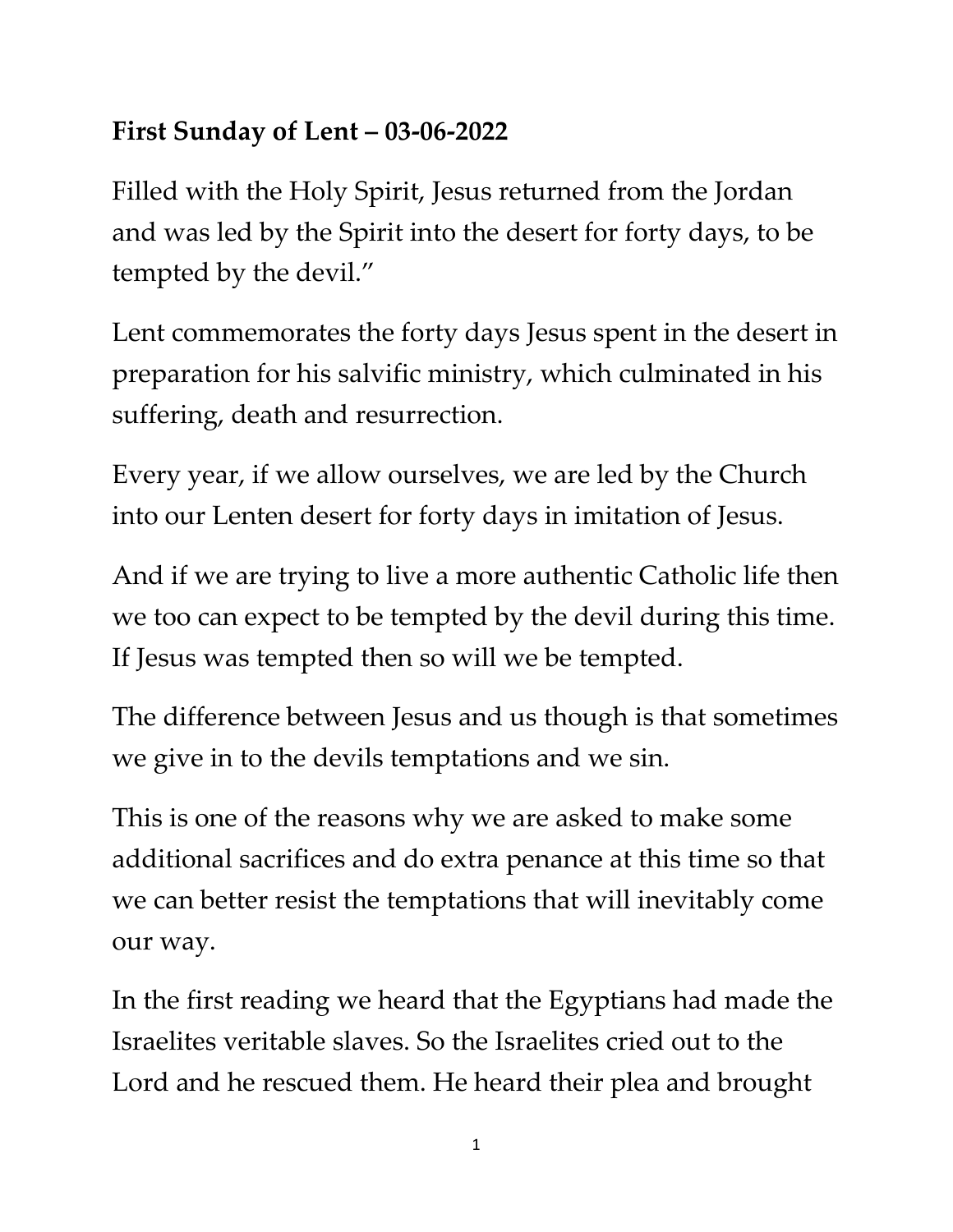them out of Egypt into the Promised Land with a strong hand and outstretched arm.

For sure the slavery that the Israelites endured was evil but slavery to sin is so much more evil.

Slavery to sin can blind us to what is truly good and can ultimately bar us from the Promised Land of heaven.

But with strong hands and outstretched arms, with terrifying power, with signs and wonders Jesus opened the gates of heaven for all of us on the cross.

This is why we are led by the Church into the desert of Lent for forty days to be tempted – to better imitate our savior by acts of self-denial so that we can more effectively take up our cross in union with Jesus and ultimately rise with him at life's end.

God allows us to undergo temptation so that we may grow in virtue and not so easily succumb to vice. Temptation itself is actually a positive thing provided we don't give in to it.

If we can resist the temptations to sin and continue our practices of self-denial throughout the Lenten season then it stands to reason that we can continue it throughout the coming year and even to the end of our lives.